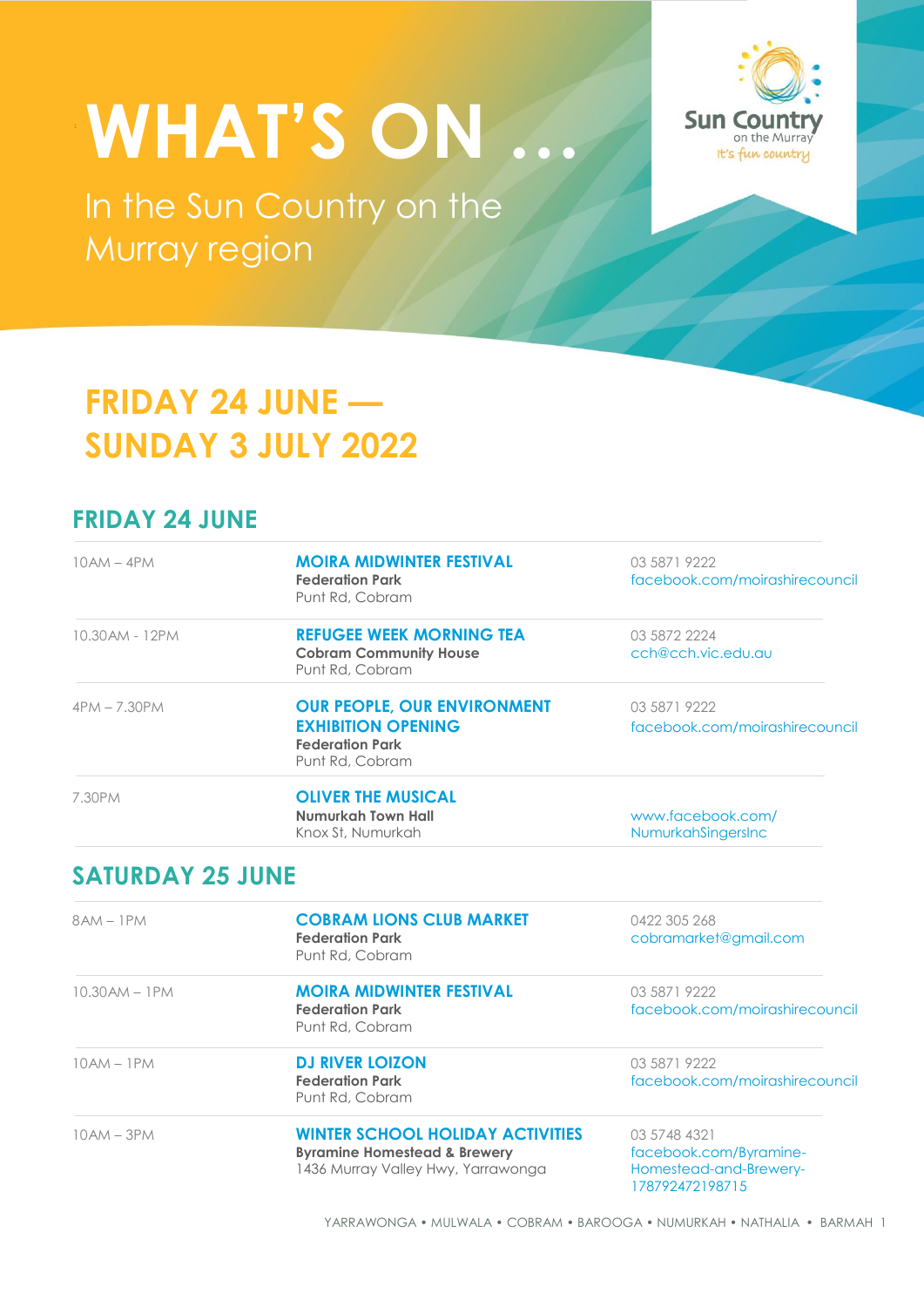## 7.30PM **OLIVER THE MUSICAL**

**Numurkah Town Hall** www.facebook.com/ NumurkahSingersInc

#### **SUNDAY 26 JUNE**

| $8AM - 1PM$  | <b>YARRAWONGA FARMERS MARKET</b><br><b>Yarrawonga Foreshore</b><br>Hunt St, Yarrawonga                                   | 0357 441 989<br>yarrawongafarmersmarket.com.au                                      |
|--------------|--------------------------------------------------------------------------------------------------------------------------|-------------------------------------------------------------------------------------|
| $10AM - 3PM$ | <b>WINTER SCHOOL HOLIDAY ACTIVITIES</b><br><b>Byramine Homestead &amp; Brewery</b><br>1436 Murray Valley Hwy, Yarrawonga | 03 5748 4321<br>facebook.com/Byramine-<br>Homestead-and-Brewery-<br>178792472198715 |
| $2PM - 4PM$  | <b>MOIRA MIDWINTER FESTIVAL</b><br><b>Federation Park</b><br>Punt Rd, Cobram                                             | 03 5871 9222<br>facebook.com/moirashirecouncil                                      |
| 7.30PM       | <b>OLIVER THE MUSICAL</b><br>Numurkah Town Hall<br>Knox St, Numurkah                                                     | www.facebook.com/<br>NumurkahSingersInc                                             |

### **MONDAY 27 JUNE**

| $9AM - 3PM$  | <b>SKILLZONE HOLIDAY PROGRAM</b><br>Operating in<br>Cobram and Nathalia      | 0400 615 145<br>facebook.com/<br>skillzonesportscoaching |
|--------------|------------------------------------------------------------------------------|----------------------------------------------------------|
| $11AM - 5PM$ | <b>MOIRA MIDWINTER FESTIVAL</b><br><b>Federation Park</b><br>Punt Rd, Cobram | 03 5871 9222<br>facebook.com/moirashirecouncil           |

### **TUESDAY 28 JUNE**

| $9AM - 3PM$  | <b>SKILLZONE HOLIDAY PROGRAM</b><br>Operating in<br>Cobram and Yarrawonga                                         | 0400 615 145<br>facebook.com/<br>skillzonesportscoaching |
|--------------|-------------------------------------------------------------------------------------------------------------------|----------------------------------------------------------|
| $10AM - 1PM$ | <b>MOIRA MIDWINTER FESTIVAL</b><br><b>SENIORS EXHIBITION OPENING</b><br><b>Federation Park</b><br>Punt Rd, Cobram | 03 5871 9222<br>facebook.com/moirashirecouncil           |
| $2PM - 4PM$  | <b>MOIRA MIDWINTER FESTIVAL</b><br><b>Federation Park</b><br>Punt Rd, Cobram                                      | 03 5871 9222<br>facebook.com/moirashirecouncil           |

### **WEDNESDAY 29 JUNE**

#### 9AM – 3PM **SKILLZONE HOLIDAY PROGRAM** 0400 615 145<br>**Operating in contains the facebook.co** Cobram and Yarrawonga skillzonesportscoaching

[facebook.com/](https://www.facebook.com/skillzonesportscoaching)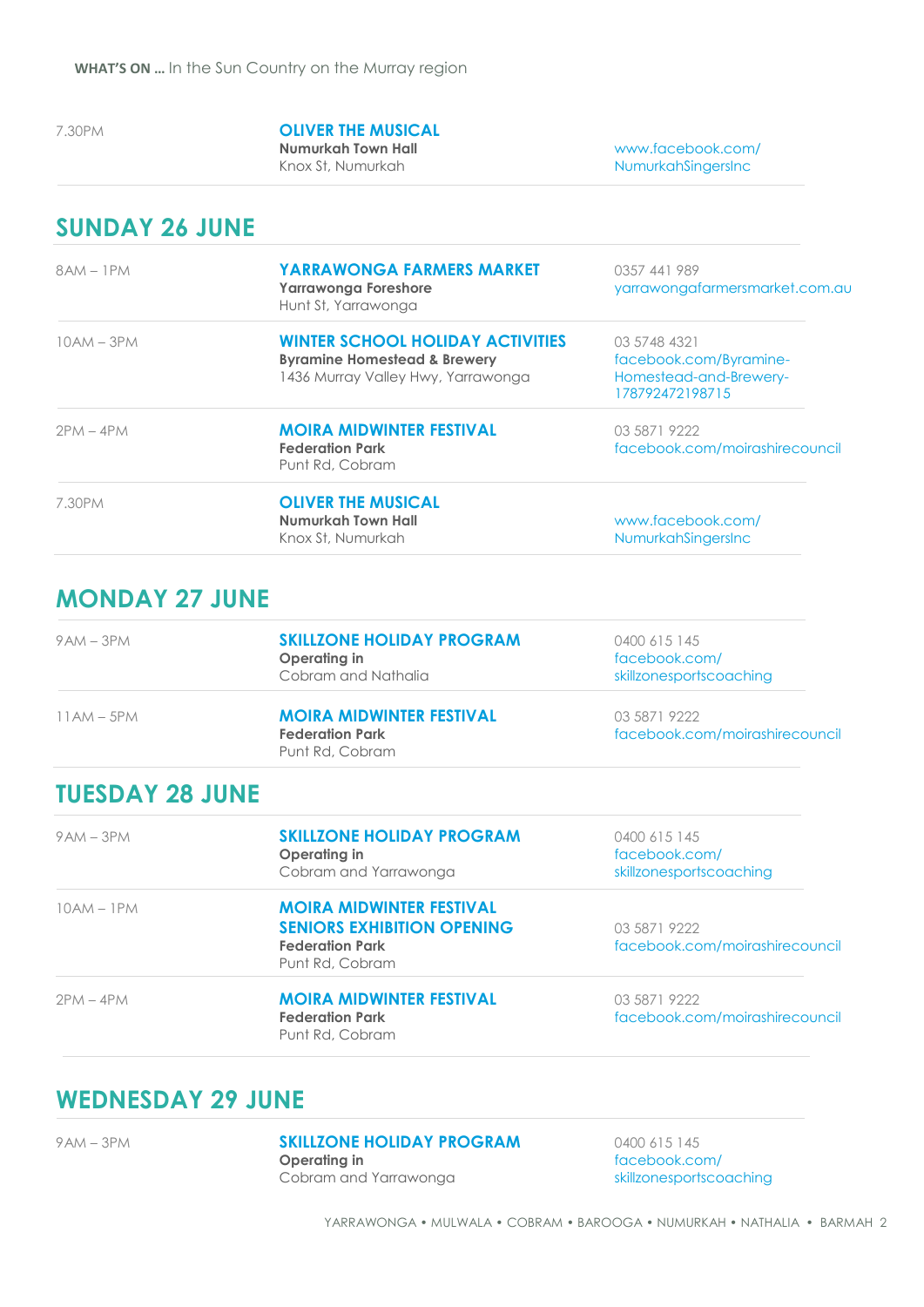|  |  |  |  |  | 10AM – 3PM |  |  |
|--|--|--|--|--|------------|--|--|
|--|--|--|--|--|------------|--|--|

1436 Murray Valley Hwy, Yarrawonga

Punt Rd, Cobram

**WINTER SCHOOL HOLIDAY ACTIVITIES** 03 5748 4321<br>**Byramine Homestead & Brewery** facebook.com/Byramine-**Byramine Homestead & Brewery** facebook.com/Byramine-<br>1436 Murray Valley Hwy, Yarrawonga Homestead-and-Brewery-178792472198715

10AM – 4PM **MOIRA MIDWINTER FESTIVAL** 03 5871 9222<br>**Federation Park** facebook.co **Federation Park** facebook.com/moirashirecouncil

### **THURSDAY 30 JUNE**

| $9AM - 3PM$ | <b>SKILLZONE HOLIDAY PROGRAM</b><br>Operating in<br>Cobram and Yarrawonga                                                | 0400 615 145<br>facebook.com/<br>skillzonesportscoaching                            |  |
|-------------|--------------------------------------------------------------------------------------------------------------------------|-------------------------------------------------------------------------------------|--|
| 10AM – 3PM  | <b>WINTER SCHOOL HOLIDAY ACTIVITIES</b><br><b>Byramine Homestead &amp; Brewery</b><br>1436 Murray Valley Hwy, Yarrawonga | 03 5748 4321<br>facebook.com/Byramine-<br>Homestead-and-Brewery-<br>178792472198715 |  |

#### **FRIDAY 1 JULY**

| $9AM - 3PM$   | <b>SKILLZONE HOLIDAY PROGRAM</b><br>Operating in<br>Cobram                                                               | 0400 615 145<br>facebook.com/<br>skillzonesportscoaching                            |
|---------------|--------------------------------------------------------------------------------------------------------------------------|-------------------------------------------------------------------------------------|
| $10AM - 12PM$ | <b>MOIRA MIDWINTER FESTIVAL - DANCE</b><br><b>Newman Square</b><br>Melville St. Numurkah                                 | 03 5871 9222<br>facebook.com/moirashirecouncil                                      |
| $10AM - 3PM$  | <b>WINTER SCHOOL HOLIDAY ACTIVITIES</b><br><b>Byramine Homestead &amp; Brewery</b><br>1436 Murray Valley Hwy, Yarrawonga | 03 5748 4321<br>facebook.com/Byramine-<br>Homestead-and-Brewery-<br>178792472198715 |
| $5PM - 7PM$   | <b>MOIRA MIDWINTER FESTIVAL</b><br><b>EXHIBITION OPENING</b>                                                             | 03 5871 9222                                                                        |
|               | <b>Newman Square</b><br>Melville St. Numurkah                                                                            | facebook.com/moirashirecouncil                                                      |

#### **SATURDAY 2 JULY**

| $9AM - 1.30PM$ | <b>KATAMATITE LIONS CLUB MARKET</b><br><b>Police Paddock Park</b><br>(behind the Mud Brick Museum & CFA)                 | 0422 415 294                                                                        |
|----------------|--------------------------------------------------------------------------------------------------------------------------|-------------------------------------------------------------------------------------|
| $10AM - 3PM$   | <b>WINTER SCHOOL HOLIDAY ACTIVITIES</b><br><b>Byramine Homestead &amp; Brewery</b><br>1436 Murray Valley Hwy, Yarrawonga | 03 5748 4321<br>facebook.com/Byramine-<br>Homestead-and-Brewery-<br>178792472198715 |
| $10AM - 4PM$   | <b>YARRAWONGA MULWALA KIDS FESTIVAL</b><br><b>Various Locations</b><br>Yarrawonga/Mulwala                                | 03 5744 1989<br>facebook.com/<br>YarrawongaMulwalaKidsFestival                      |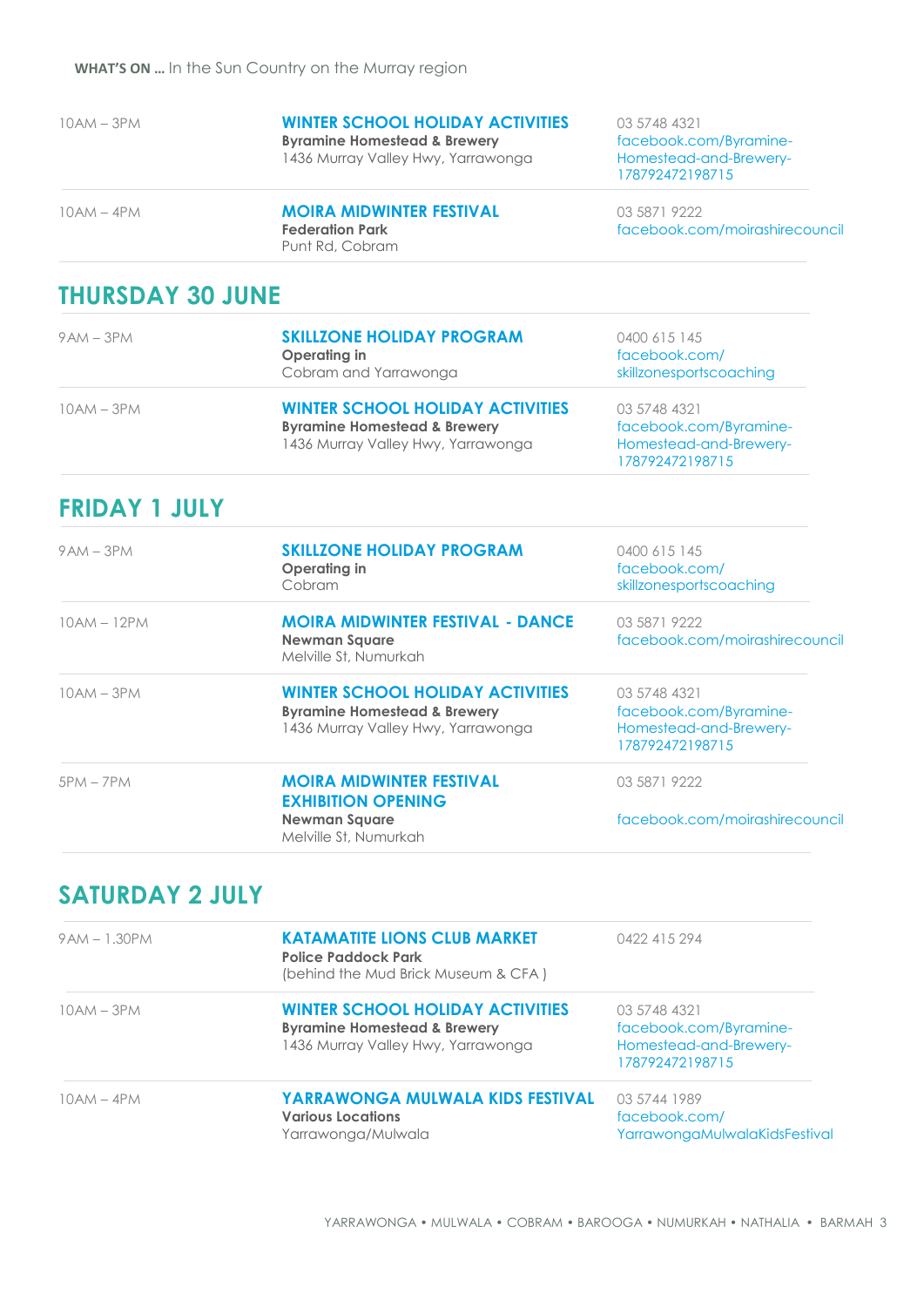| $10.30$ AM $- 12.30$ PM | <b>MOIRA MIDWINTER FESTIVAL</b><br><b>CERAMICS WORKSHOP</b><br><b>Newman Square</b><br>Melville St, Numurkah | 03 5871 9222<br>facebook.com/moirashirecouncil |
|-------------------------|--------------------------------------------------------------------------------------------------------------|------------------------------------------------|
| $2PM - 6PM$             | <b>MOIRA MIDWINTER FESTIVAL - DJ</b><br><b>Newman Square</b><br>Melville St, Numurkah                        | 03 5871 9222<br>facebook.com/moirashirecouncil |

## **SUNDAY 3 JULY**

| $8AM - 1PM$  | <b>COROWA FEDERATION MARKET</b><br><b>Bangerang Park</b><br>Edward St. Corowa                                            | 0490 126 311<br>federationmarkets.com.au                                            |
|--------------|--------------------------------------------------------------------------------------------------------------------------|-------------------------------------------------------------------------------------|
| $10AM - 3PM$ | <b>WINTER SCHOOL HOLIDAY ACTIVITIES</b><br><b>Byramine Homestead &amp; Brewery</b><br>1436 Murray Valley Hwy, Yarrawonga | 03 5748 4321<br>facebook.com/Byramine-<br>Homestead-and-Brewery-<br>178792472198715 |
| $10AM - 4PM$ | <b>MOIRA MIDWINTER FESTIVAL</b><br><b>Newman Square</b><br>Melville St. Numurkah                                         | 03 5871 9222<br>facebook.com/moirashirecouncil                                      |
| $10AM - 4PM$ | YARRAWONGA MULWALA KIDS FESTIVAL<br><b>Various Locations</b><br>Yarrawonga/Mulwala                                       | 03 5744 1989<br>facebook.com/<br>YarrawongaMulwalaKidsFestival                      |